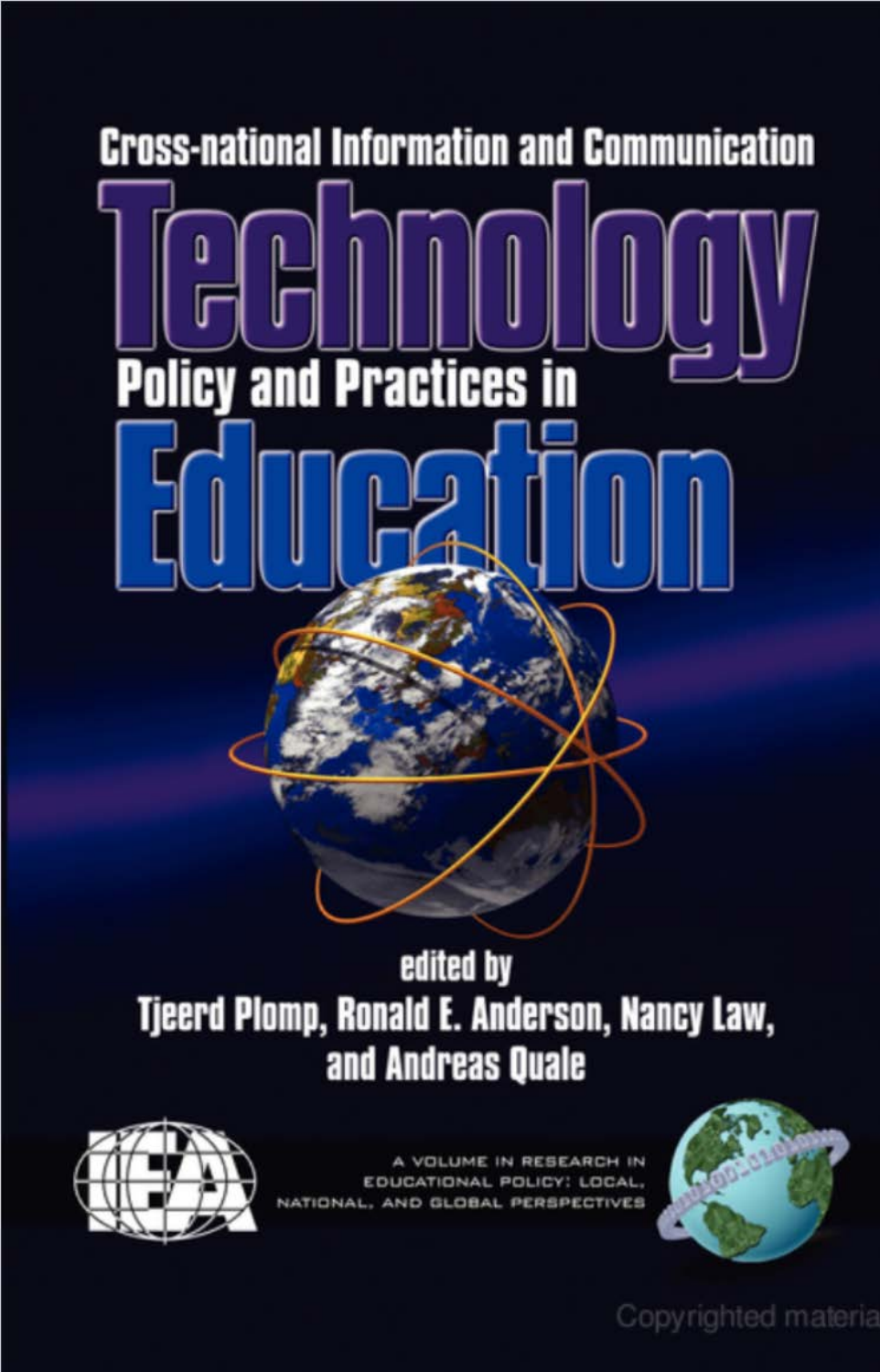# **Cross-National Information and Communication Technology**

**Policies and Practices in Education** 

**Revised Second Edition** 

A volume in Research in Educational Policy: Local, National, and Global Perspectives

**Series Editor:** Kenneth K. Wong, Brown University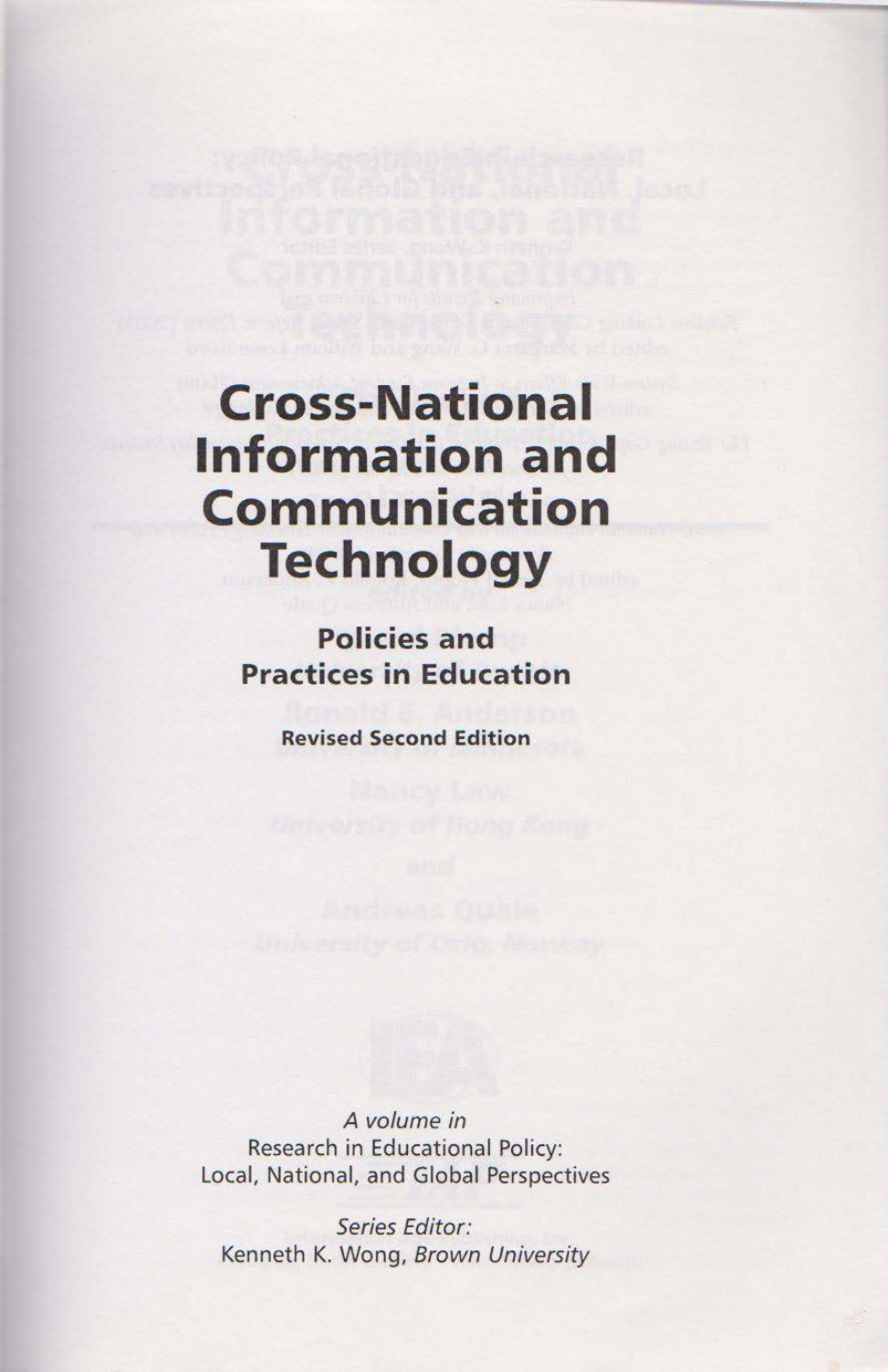### Library of Congress Cataloging-in-Publication Data

Cross-national information and communication technology policies and practices in education : editors Tjeerd Plomp ... [et al.].

p. cm. - (Research in educational policy) ISBN 1-59311-018-9 (Paperback) - ISBN 1-59311-019-7 (hardcover) 1. Educational technology-Cross-cultural studies. 2. Information technology-Cross-cultural studies. I. Plomp, Tj. II. Series. LB1028.3.C764 2003 371.33-dc21

2003010763

Copyright © 2003 Information Age Publishing Inc.

All rights reserved. No part of this publication may be reproduced, stored in a retrieval system, or transmitted, in any form or by any means, electronic, mechanical, photocopying, microfilming, recording or otherwise, without written permission from the publisher.

 $\sim 10^{-1}$ 

Printed in the United States of America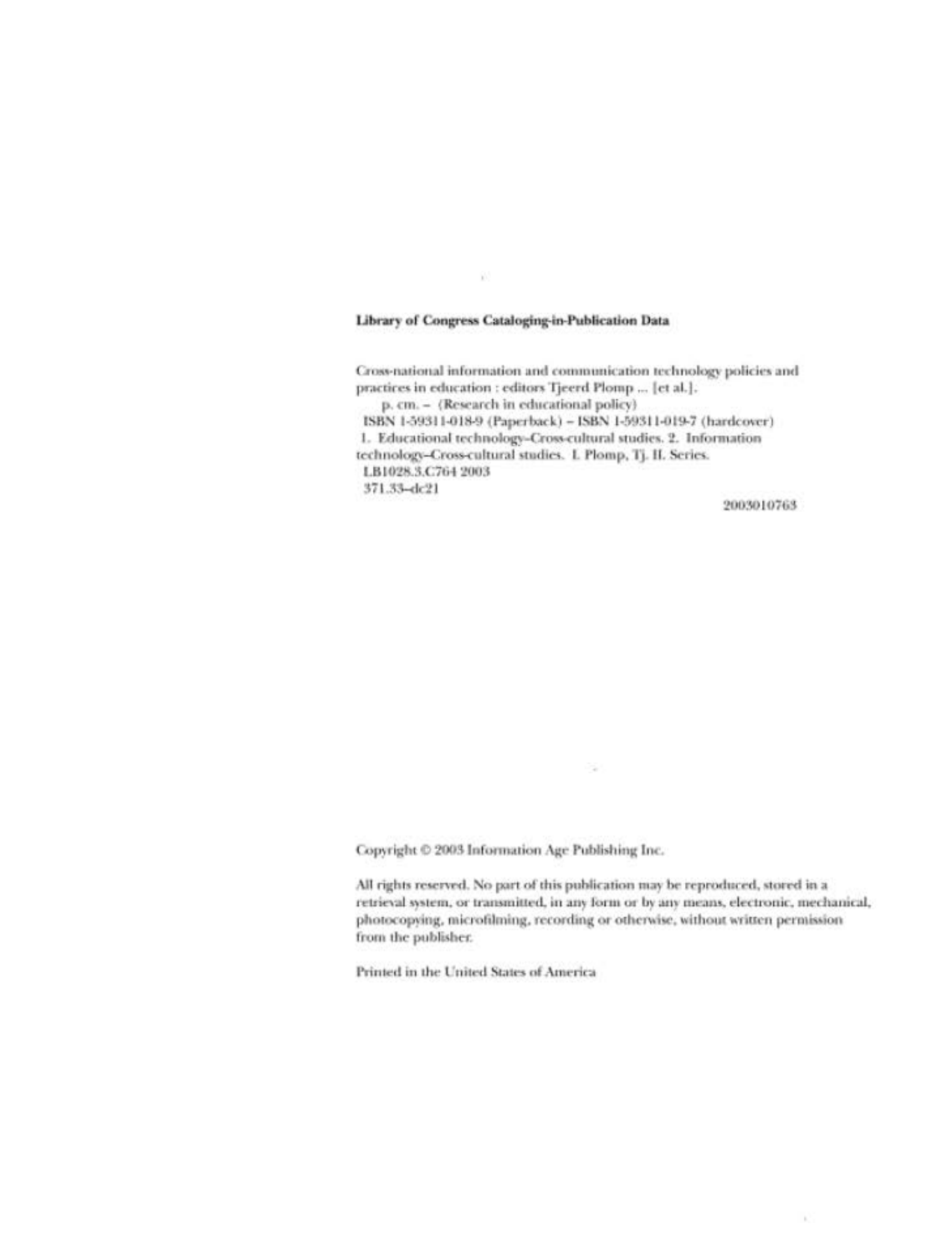# **CONTENTS**

| Foreword                                                                                                              |                |
|-----------------------------------------------------------------------------------------------------------------------|----------------|
| Seamus Hegarty                                                                                                        | ix             |
| Preface<br>Tjeerd Plomp, Ronald E. Anderson, Nancy Law, and Andreas Quale                                             | xi             |
| <b>SUMMARY CHAPTERS</b><br>PART I:                                                                                    |                |
| 1. Introduction<br>Ronald E. Anderson and Tjeerd Plomp                                                                | $\mathfrak{Z}$ |
| 2. Curriculum and Staff Development for ICT in Education<br>Nancy Law                                                 | 19             |
| 3. Trends in Instructional ICT Infrastructure<br>Geir Ottestad and Andreas Quale                                      | 41             |
| <b>PART II: COUNTRY CHAPTERS</b>                                                                                      |                |
| 4. National Policies and Practices on ICT in Education: Australia<br>John Ainley                                      | 67             |
| 5. National Policies and Practices on ICT in Education: Belgium<br>Brigitte Denis, Martin Valcke, and Johan van Braak | 83             |
| 6. National Policies and Practices on ICT in Education: Brazil<br>Fredric M. Litto                                    | 103            |
| 7. National Policies and Practices on ICT in Education: Canada<br>Tom Rich                                            | 119            |
|                                                                                                                       |                |

v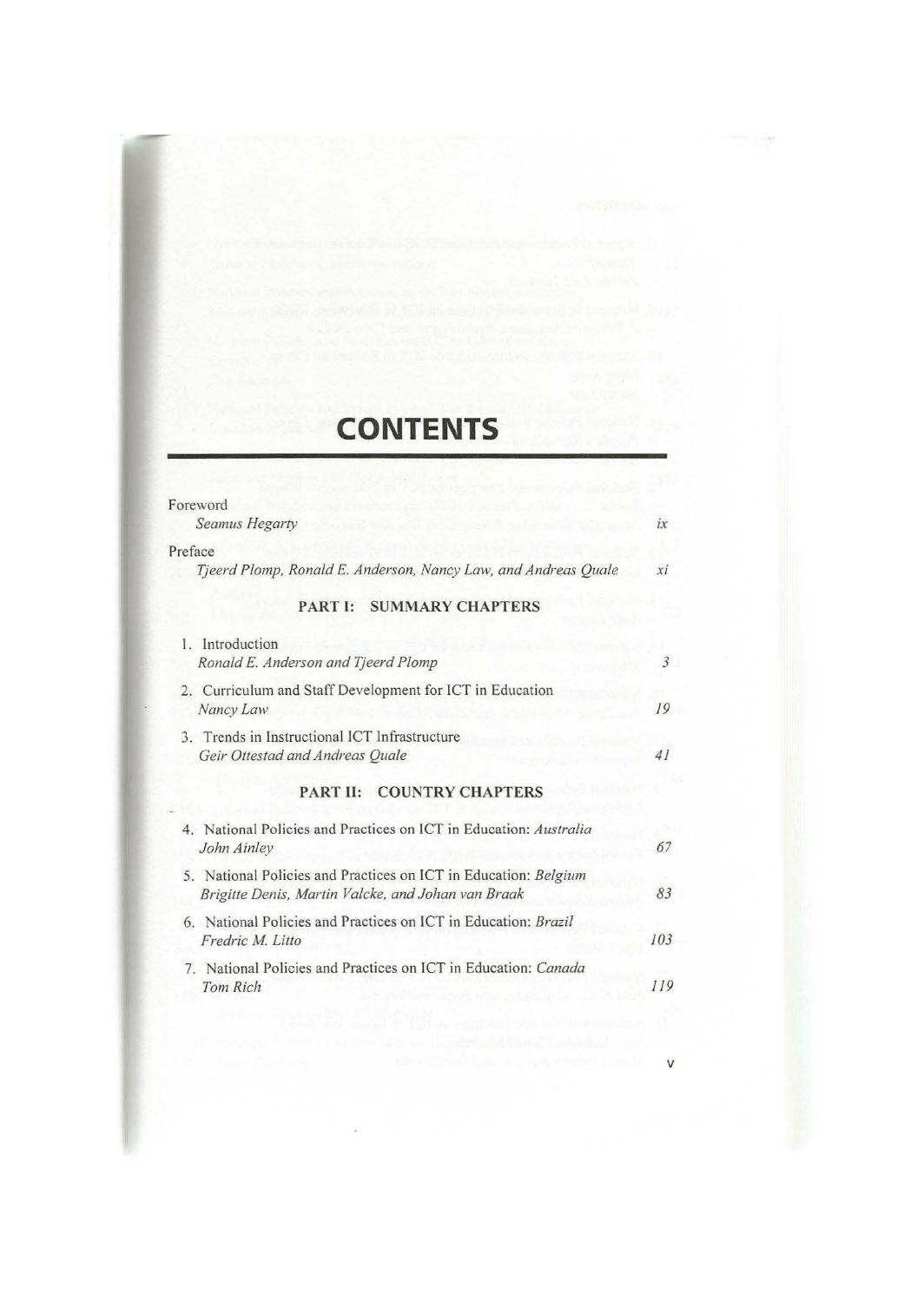vi CONTENTS

| 8. National Policies and Practices on ICT in Education: Catalonia<br>(Spain)<br>Ferran Ruiz Tarragó                  | 135 |
|----------------------------------------------------------------------------------------------------------------------|-----|
| 9. National Policies and Practices on ICT in Education: Chile<br>J. Enrique Hinostroza, Pedro Hepp, and Cristián Cox | 153 |
| 10. National Policies and Practices on ICT in Education: China<br>Hong Kong<br>Nancy Law                             | 171 |
| 11. National Policies and Practices on ICT in Education: China,<br>People's Republic of<br>Hu Jun and Nancy Law      | 189 |
| 12. National Policies and Practices on ICT in Education: Chinese<br>Taipei                                           |     |
| Janet Mei-Chuen Lin, Cheng-Chih Wu, and Guey-Fa Chiou                                                                | 205 |
| 13. National Policies and Practices on ICT in Education: Cyprus<br>Constantinos Papanastasiou and Lefkios Doratis    | 221 |
| 14. National Policies and Practices on ICT in Education: <i>Denmark</i><br>Anne Larson                               | 237 |
| 15. National Policies and Practices on ICT in Education: England<br>Margaret J. Cox                                  | 257 |
| 16. National Policies and Practices on ICT in Education: Estonia<br>Anu Toots, Mari Plakk, and Tõnu Idnurm           | 279 |
| 17. National Policies and Practices on ICT in Education: Finland<br>Marja Kankaanranta                               | 297 |
| 18. National Policies and Practices on ICT in Education: France<br>Catherine Régnier                                 | 315 |
| 19. National Policies and Practices on ICT in Education: Germany<br>Renate Schulz-Zander and Birgit Eickelmann       | 331 |
| 20. National Policies and Practices on ICT in Education: Hungary<br>Andrea Kárpáti and Ádám Horváth                  | 349 |
| 21. National Policies and Practices on ICT in Education: India<br><b>Utpal Mallik</b>                                | 369 |
| 22. National Policies and Practices on ICT in Education: Ireland<br>Paul F. Conway and Eileen Brennan-Freeman        | 383 |
| 23. National Policies and Practices on ICT in Education: Israel<br>Rafi Nachmias, David Mioduser,                    |     |
| Alona Forkosh-Baruch, and Dorit Tubin                                                                                | 403 |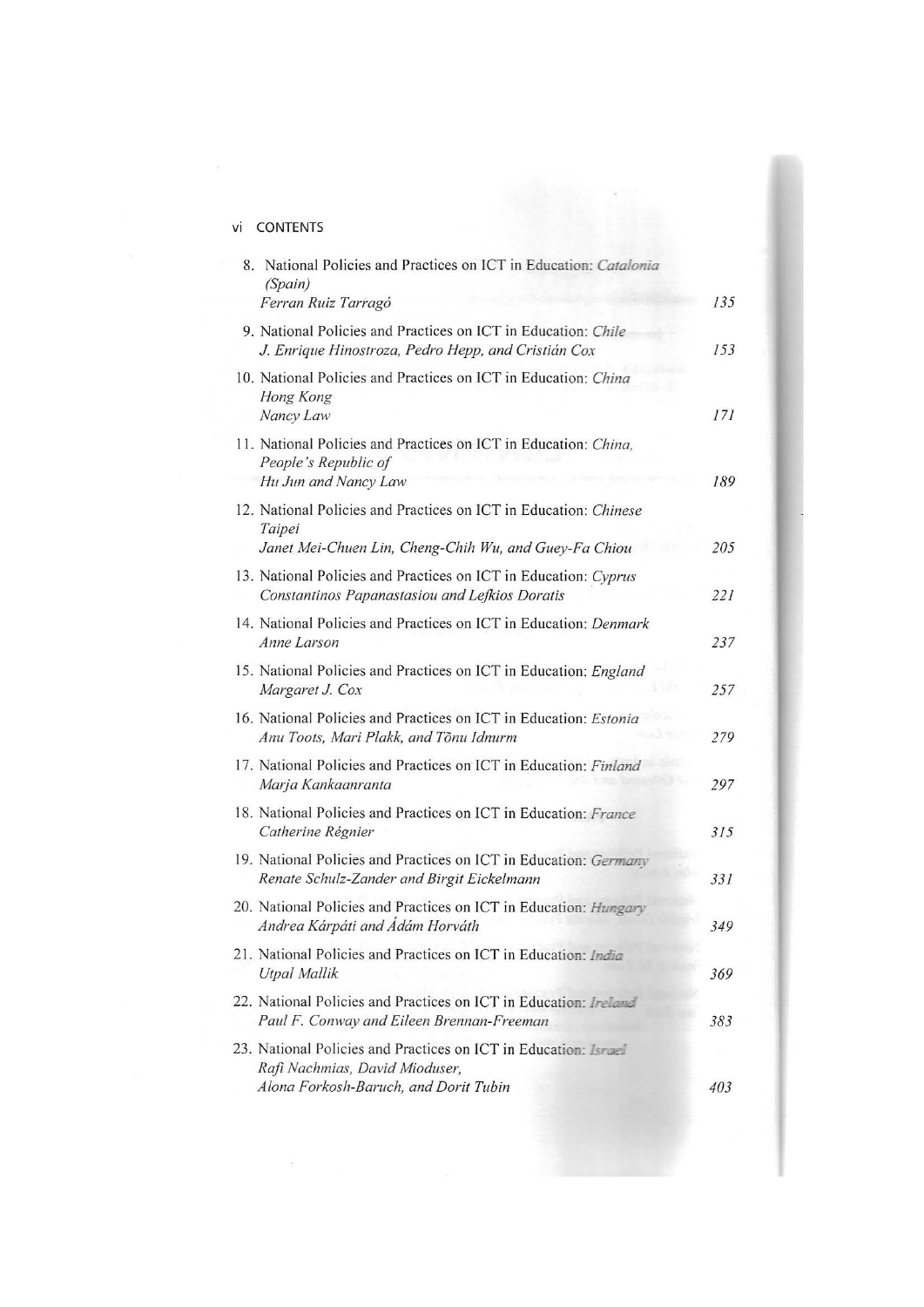|                                                                                                                                                | Contents | VII |
|------------------------------------------------------------------------------------------------------------------------------------------------|----------|-----|
| 24. National Policies and Practices on ICT in Education: Italy<br>Roberto Melchiori and Renata Picco                                           | 423      |     |
| 25. National Policies and Practices on ICT in Education: Japan<br>Masaru Sakayauchi, Hideki Maruyama, and Ryo Watanabe                         | 441      |     |
| 26. National Policies and Practices on ICT in Education: Korea,<br>Republic of<br>Eun-Soon Oh                                                  |          | 459 |
| 27. National Policies and Practices on ICT in Education: Lithuania<br>Lina Markauskaite                                                        |          | 475 |
| 28. National Policies and Practices on ICT in Education: Malaysia<br>Sulaiman Hashim and Hajar Mohd. Nor                                       |          | 495 |
| 29. National Policies and Practices on ICT in Education: The<br><b>Netherlands</b><br>Alfons ten Brummelhuis, Keimpe de Heer, and Tjeerd Plomp |          | 515 |
| 30. National Policies and Practices on ICT in Education: New<br>Zealand                                                                        |          |     |
| Murray Brown and Megan Chamberlain                                                                                                             |          | 533 |
| 31. National Policies and Practices on ICT in Education: Norway<br>Ola Erstad and Andreas Quale                                                |          | 551 |
| 32. National Policies and Practices on ICT in Education: Philippines<br>Ester B. Ogena and Filma G. Brawner                                    |          | 569 |
| 33. National Policies and Practices on ICT in Education: The<br><b>Russian Federation</b>                                                      |          |     |
| Alexei L. Semenov                                                                                                                              |          | 585 |
| 34. National Policies and Practices on ICT in Education: Singapore<br>Thiam Seng Koh, Sai Choo Lee, and Seau Fah Foo                           |          | 601 |
| 35. National Policies and Practices on ICT in Education: The Slovak<br>Republic                                                                |          |     |
| Viera Blahova                                                                                                                                  |          | 619 |
| 36. National Policies and Practices on ICT in Education: Slovenia<br>Barbara Neža Brečko                                                       |          | 637 |
| 37. National Policies and Practices on ICT in Education: South<br>Africa                                                                       |          |     |
| Seugnet Blignaut and Sarah Howie                                                                                                               |          | 653 |
| 38. National Policies and Practices on ICT in Education: Sweden<br>Peter Karlberg                                                              |          | 671 |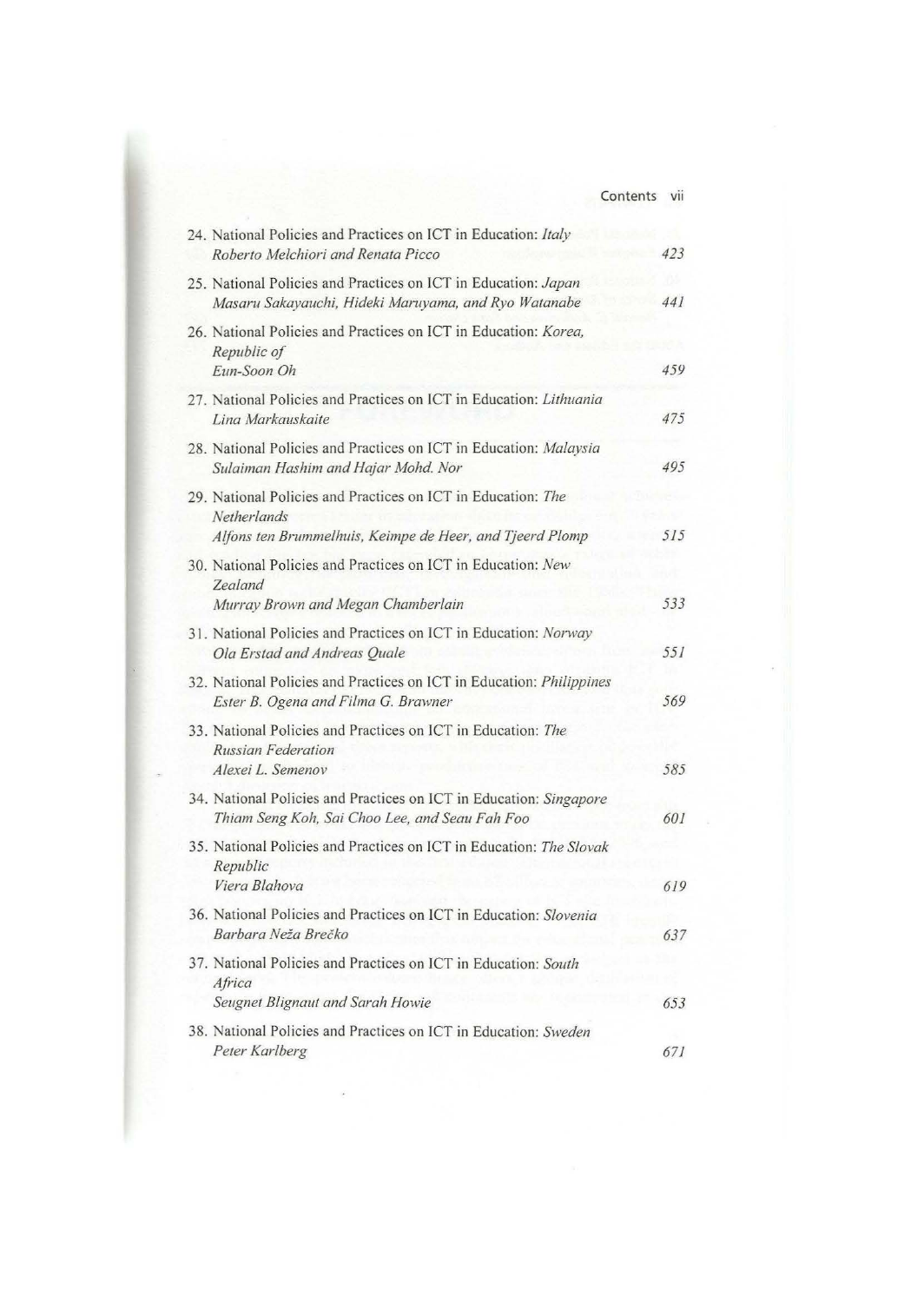viii CONTENTS

 $\widetilde{\Phi}_{\alpha}$ 

| 39. National Policies and Practices on ICT in Education: Thailand<br>Pornpun Waitayangkoon  | 681 |
|---------------------------------------------------------------------------------------------|-----|
| 40. National Policies and Practices on ICT in Education: United<br><b>States of America</b> |     |
| Ronald E. Anderson and Sara Dexter                                                          | 697 |
| About the Editors and Authors                                                               |     |

Note of Wing an President R Profit area in the seal in 2005